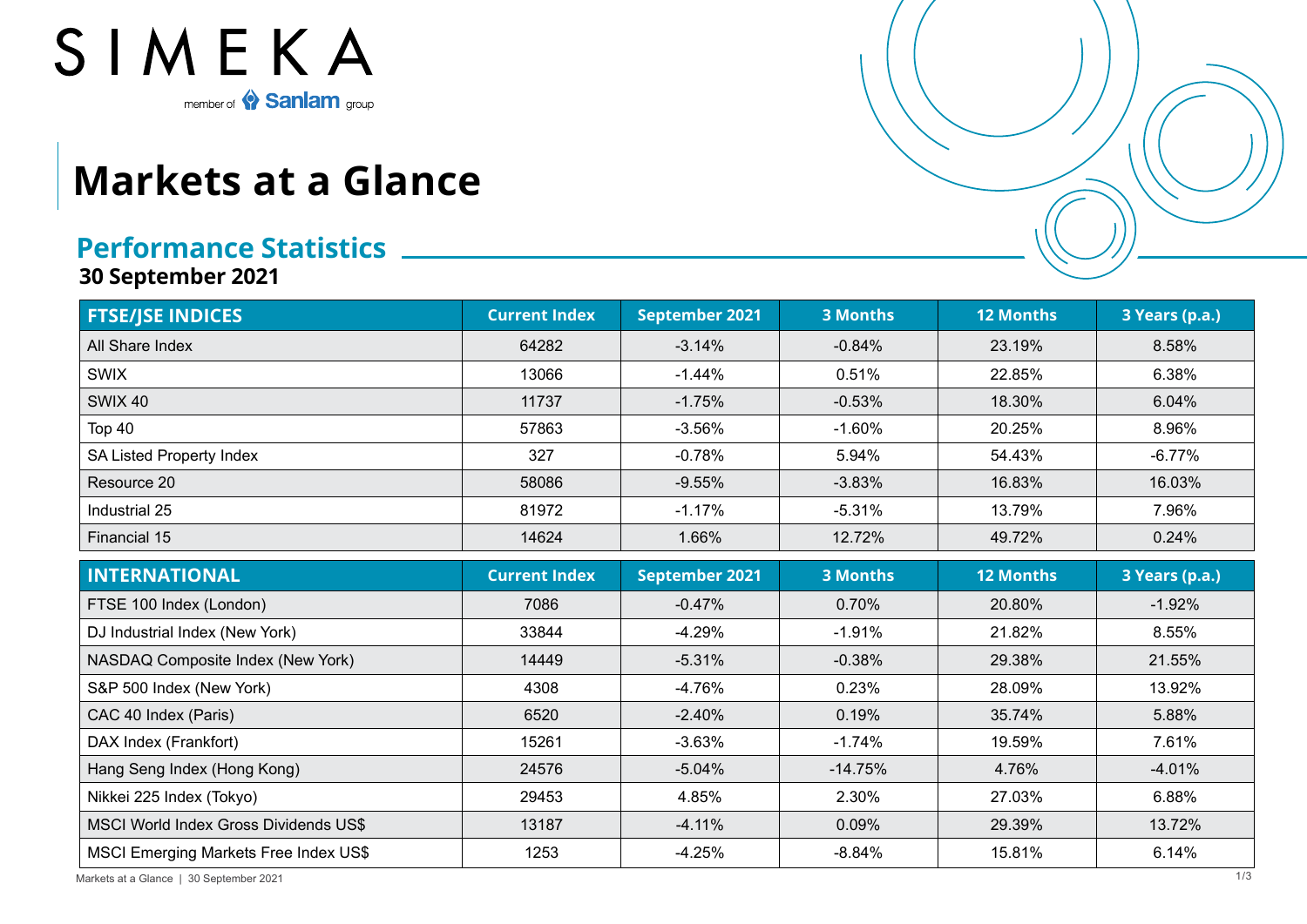| <b>FIXED INTEREST</b> | September 2021 | 3 Months | <b>12 Months</b> | 3 Years (p.a.) | 5 Years (p.a.) |
|-----------------------|----------------|----------|------------------|----------------|----------------|
| <b>ALBI</b>           | $-2.12%$       | 0.37%    | 12.46%           | 9.08%          | 8.51%          |
| <b>STeFI</b>          | 0.31%          | 0.95%    | 3.80%            | 5.77%          | 6.43%          |
| <b>INFLATION</b>      |                |          |                  |                |                |
|                       | September 2021 | 3 Months | <b>12 Months</b> | 3 Years (p.a.) | 5 Years (p.a.) |
| <b>CPI</b>            | 0.41%          | 1.75%    | 4.89%            | 4.10%          | 4.40%          |

Note: Inflation figures have a one month lag period

| <b>EXCHANGE RATES</b>    | 30 September 2021  | <b>31 August 2021</b> | 30 June 2021        | 30 September 2020  | 30 September 2018  |  |
|--------------------------|--------------------|-----------------------|---------------------|--------------------|--------------------|--|
| ZAR/US\$                 | R <sub>15.07</sub> | R <sub>14.52</sub>    | R <sub>14.27</sub>  | R <sub>16.76</sub> | R <sub>14.15</sub> |  |
| ZAR/EUR                  | R <sub>17.45</sub> | R <sub>17.15</sub>    | R <sub>16.93</sub>  | R <sub>19.64</sub> | R <sub>16.42</sub> |  |
| ZAR/GBP                  | R20.31             | R <sub>19.98</sub>    | R <sub>19.75</sub>  | R21.65             | R <sub>18.44</sub> |  |
| <b>COMMODITIES</b>       | 30 September 2021  | <b>31 August 2021</b> | <b>30 June 2021</b> | 30 September 2020  | 30 September 2018  |  |
| Gold US\$/oz             | \$1,742.80         | \$1,814.85            | \$1,763.15          | \$1,886.90         | \$1,187.25         |  |
| Platinum US\$/oz         | \$963.00           | \$1,001.00            | \$1,059.00          | \$884.00           | \$815.00           |  |
| Oil (Brent) US\$/barrel  | \$78.31            | \$71.63               | \$74.62             | \$42.30            | \$82.90            |  |
| <b>INTEREST RATES</b>    | 30 September 2021  | <b>31 August 2021</b> | <b>30 June 2021</b> | 30 September 2020  | 30 September 2018  |  |
| <b>SA REPO RATE</b>      | 3.50%              | 3.50%                 | 3.50%               | 3.50%              | 6.50%              |  |
| <b>ECB INTEREST RATE</b> | $0.00\%$           | $0.00\%$              | $0.00\%$            | $0.00\%$           | $0.00\%$           |  |
| US FEDERAL RATE          | 0.25%              | 0.25%                 | 0.25%               | 0.25%              | 2.25%              |  |

Note: Information stated as at the date indicated